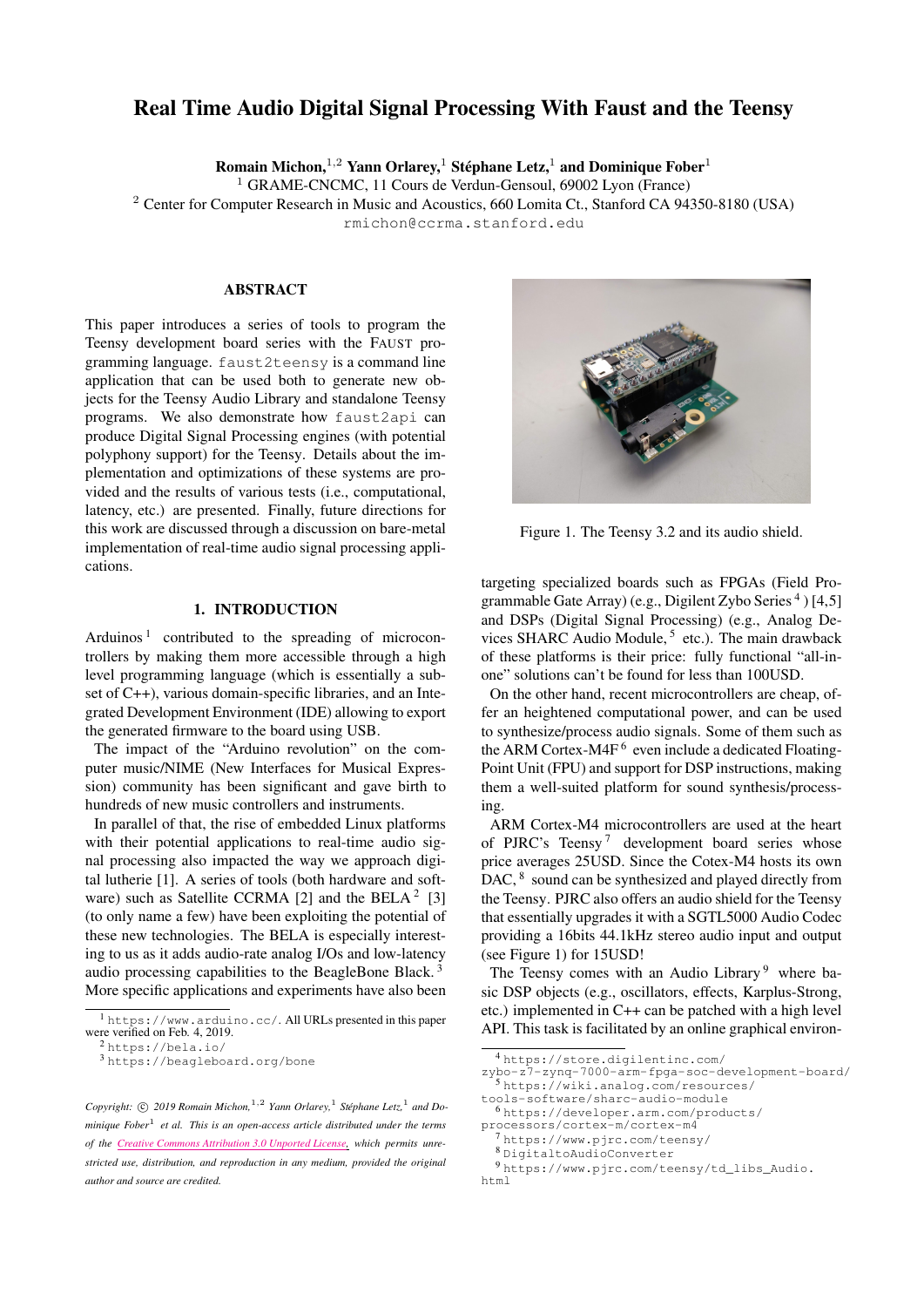ment  $10$  where objects can be connected by drawing patch chords between them.

The standard DSP objects of the Teensy Audio Library are relatively basic. New objects can be implemented in C++, which is often out of reach to people in the DIY (Do It Yourself) community who might use the Teensy. Also, since not all the microcontrollers used in the Teensy series have an FPU, the standard DSP objects of the Teensy Audio Library are all implemented in fixed point.

FAUST [\[6\]](#page-5-5) is a functional programming language for efficient real-time audio signal processing. The FAUST compiler can generate DSP code/classes in various languages (i.e., C, C++, Java, JS, LLVM, WebAssembly, etc.) from a given FAUST program. The FAUST DSP libraries implement hundreds of algorithms for sound synthesis and processing.

In this paper, we introduce a series of tools to program the Teensy with FAUST.<sup>11</sup> First, we present faust2teensy, a command-line application to generate new DSP objects for the Teensy Audio Library. Then, we introduce a new target for faust2api [\[7\]](#page-5-6) allowing us to generate DSP engines (with potential polyphony support) for the Teensy. We also demonstrate how ready-touse Teensy programs can be written in FAUST. In that case, the parameters of a FAUST program (e.g., the frequency of an oscillator, etc.) can be directly mapped to the analog and digital inputs of the Teensy. Finally, we evaluate the performances of these systems and we present future directions for this type of work.

## <span id="page-1-5"></span>2. CREATING NEW OBJECTS FOR THE TEENSY AUDIO LIBRARY

## 2.1 Generating DSP Objects With **faust2teensy**

faust2teensy is a command-line tool that can be used to generate new DSP objects compatible with the Teensy Audio Library.  $12$  For this, the  $-1$  ib option must be provided when calling faust2teensy:

## faust2teensy -lib MyFaustSynth.dsp

which will yield a package containing two C++ files: MyFaustSynth.h and MyFaustSynth.cpp (see Figure [2\)](#page-2-0) implementing a class called MyFaustSynth.

These files can either be placed in the source of the Teensy Audio Library or in their own library. In both cases, the .h file should be included at the beginning of the Teensy program and then called and connected at least to a DAC (Digital to Audio Converter) just like any other object of the Teensy Audio Library:

```
#include <Audio.h>
#include <MyFaustSynth.h>
MyFaustSynth myFaustSynth;
AudioOutputAnalog dac;
```

```
AudioConnection
 patchCord0(myFaustSynth,dac);
void setup() {
 AudioMemory(2);
}
void loop() {
}
```
Listing 1. Simple Teensy program using a FAUSTgenerated DSP object with the built-in DAC of the Teensy.

AudioOutputAnalog corresponds to the built-in DAC of the Teensy but AudioOutputI2S could be used instead, in case the Teensy is equipped with an audio shield. In that case, an AudioControlSGTL5000 object should also be instantiated and multi-channel audio connections can be used:

```
#include <Audio.h>
#include <MyFaustSynth.h>
MyFaustSynth myFaustSynth;
AudioOutputI2S dac;
AudioControlSGTL5000 audioShield;
AudioConnection
  patchCord0(myFaustSynth,0,dac,0);
AudioConnection
 patchCord1(myFaustSynth,0,dac,1);
void setup() {
  AudioMemory(2);
  audioShield.enable();
}
void loop() {
}
```
Listing 2. Simple Teensy program using a FAUSTgenerated DSP object with the Teensy Audio Shield.

Note that the number of audio inputs and outputs of the generated object depends on the FAUST program, hence MyFaustSynth could have more than one output, in which case the wiring of the audio connections could look like:

```
AudioConnection
 patchCord0(myFaustSynth,0,dac,0);
AudioConnection
patchCord1(myFaustSynth, 1, dac, 1);
```
The following Code Listing presents an example FAUST program implementing a band-limited sawtooth wave oscillator that could be used as MyFaustSynth.dsp:

```
import("stdfaust.lib");
freq = nentry ("f", 300, 50, 2000, 0.01) :
 si.smoo;
qain = nentry("q", 0.5, 0, 1, 0.01):
 si.smoo;
process = os.sawtooth(freq) *gain;
```
Listing 3. FAUST program implementing a band-limited sawtooth oscillator controllable with some UI elements.

 $f$  controls the frequency of the oscillator and  $g$  its gain. Both are processed by si.smoo which exponentially interpolates samples, preventing discontinuities.

<span id="page-1-0"></span><sup>10</sup> <http://www.pjrc.com/teensy/gui/index.html>

<span id="page-1-1"></span><sup>&</sup>lt;sup>11</sup> All the tools presented in this paper are open source and have been integrated to the FAUST distribution which can be found on GitHub: <https://github.com/grame-cncm/faust>.

<span id="page-1-2"></span><sup>12</sup> We'll see in §[4](#page-3-0) that faust2teensy can also be used to generate ready-to-use Teensy programs.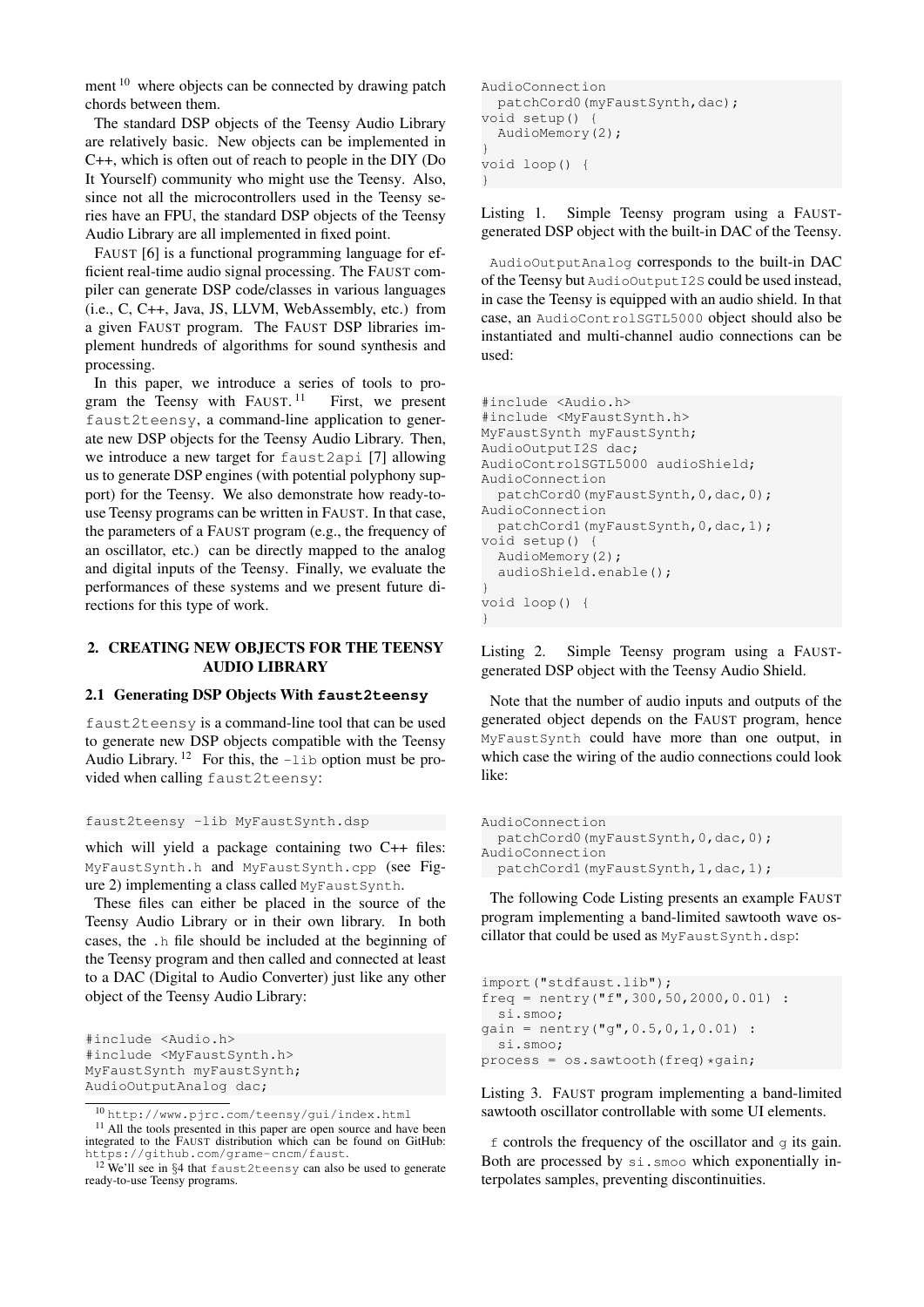

<span id="page-2-0"></span>Figure 2. Overview of the various tools to use FAUST on the Teensy.

The value of  $f$  and  $g$  can be set at any point by calling the setParamValue method which takes the name of the FAUST parameter and its corresponding value as arguments. Note that this method can also be used with faust2api (see  $\S3$ ) as it is inherited from the same parent class (MapUI) of the FAUST architectures system. Hence, the frequency of the FAUST sawtooth oscillator presented in Code Listing [3](#page-1-3) could be set randomly every twohundred milliseconds by modifying the implementation of the  $loop$  function  $13$  of Code Listing [1:](#page-1-4)

```
void loop() {
  myFaustSynth.setParamValue("f",
    random(50,2000));
  delay(200);
}
```
#### 2.2 Implementation

faust2teensy is a simple bash script calling the command-line FAUST compiler to generate the C++ DSP class corresponding to a given FAUST program (see Figure [2\)](#page-2-0). The generated C++ code is pasted into a wrapper C++ file (also called architecture in the FAUST world) implementing a generic object for the Teensy Audio Library. This file and its corresponding header file are then packaged in a zip file which is provided to the user.

## <span id="page-2-1"></span>3. GENERATING FAUST DSP ENGINES FOR THE **TEENSY**

## 3.1 Monophonic DSP Engine

FAUST can also be used to generate ready-to-use DSP engines for the Teensy. In that case, the strategy consists in letting FAUST taking care entirely of the sound synthesis/processing portion of the program.

The FAUST program presented in Code Listing [3](#page-1-3) can be turned into a DSP engine using faust2api by running the following command line in a terminal:

```
faust2api -teensy MyFaustSynth.dsp
```
Just like faust2teensy (see §[2\)](#page-1-5), the generated package contains a .cpp and a .h file that can be called directly in a Teensy program:

```
#include <MyFaustSynth.h>
int SR = 44100; // Sampling Rate
int BS = 128; // Block Size
MyFaustSynth myFaustSynth(SR,BS);
void setup() {
  myFaustSynth.setDevice(0,0);
 myFaustSynth.start();
}
void loop() {
 myFaustSynth.setParamValue(
    "f", random(50, 2000));
  delay(200);
}
```
Listing 4. Teensy program using a FAUST-generated monophonic DSP engine.

Here, the MyFaustSynth object relies on the Teensy Audio Library which it calls internally. The setDevice method allows the programmer to specify the hardware

<span id="page-2-2"></span> $^{13}$   $\mathtt{loop}$  is a standard Arduino function that is repeated until the device running it is powered off. In other words, it corresponds to the main thread of the system. delay is also an Arduino function that can be used to pause the thread for a given duration in milliseconds.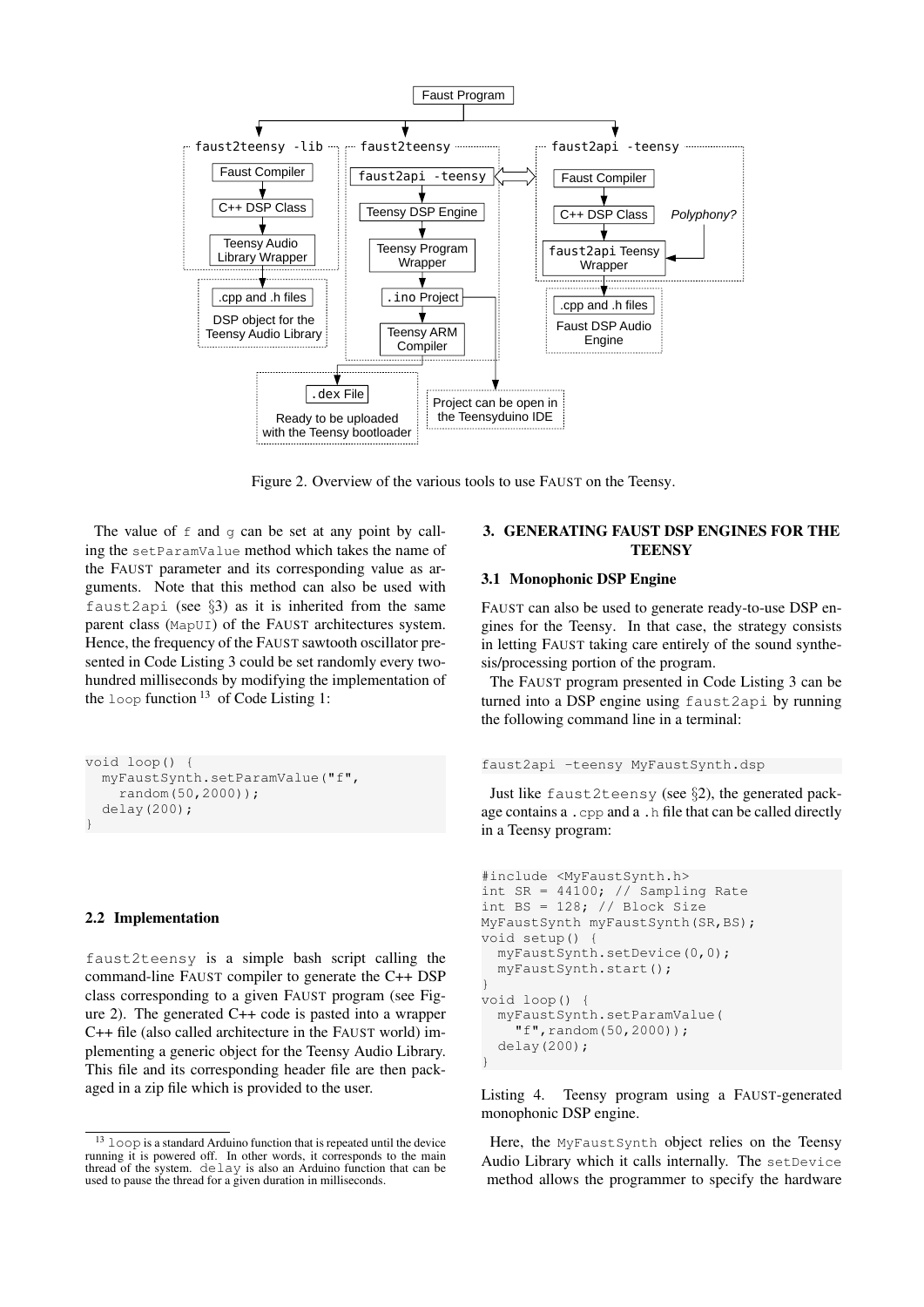<span id="page-3-1"></span>

| <b>Device ID</b> | <b>Device Description</b>                |  |  |
|------------------|------------------------------------------|--|--|
|                  | Teensy Audio Shield                      |  |  |
|                  | Teensy Audio Shield (Quad)               |  |  |
|                  | Built-In ADC                             |  |  |
| 3                | Built-In ADC (Stereo)                    |  |  |
| 4                | Teensy Audio Shield (Slave Mode)         |  |  |
| 5                | <b>Pulse Density Modulated Bitstream</b> |  |  |
|                  | Time Division Multiplexed Frame          |  |  |
|                  | USB: receive stereo audio from computer  |  |  |

Table 1. Input devices ID for the setDevice method (directly taken from the Teensy Audio Library).

<span id="page-3-2"></span>

| <b>Device ID</b> | <b>Device Description</b>          |  |  |
|------------------|------------------------------------|--|--|
|                  | Teensy Audio Shield                |  |  |
|                  | Teensy Audio Shield (Quad)         |  |  |
| 2                | <b>SPDIF</b>                       |  |  |
| 3                | PT8211 DAC                         |  |  |
| 4                | Built-In DAC                       |  |  |
| 5                | Built-In DAC (Stereo)              |  |  |
| 6                | <b>PWM</b>                         |  |  |
| 7                | Teensy Audio Shield (Slave Mode)   |  |  |
| 8                | Time Division Multiplexed Frame    |  |  |
| 9                | <b>ADAT</b>                        |  |  |
| 10               | USB: send stereo audio to computer |  |  |

Table 2. Output devices ID for the setDevice method (directly taken from the Teensy Audio Library).

input (see Table [1\)](#page-3-1) and output (see Table [2\)](#page-3-2) of the DSP engine. start launches computation and setParamValue is used to change the value of a specific parameter (as with faust2teensy). All the other standard faust2api methods [\[7\]](#page-5-6) are also available.

## <span id="page-3-6"></span>3.2 Polyphonic DSP Engine

While the benefits of using a Teensy monophonic DSP engine generated with faust2api over faust2teensy might be questionable, faust2api also allows us to generate polyphonic audio engines that can be used with a specific API.

A FAUST program can be made "polyphony-compatible" simply be declaring the freq, gain, and gate parameters. [14](#page-3-3) In that case, an audio effect common to all voices can be declared using the effect standard declaration. Hence, Code Listing [3](#page-1-3) can be easily modified to make it polyphony-compatible (MyFaustSynthPoly.dsp):

```
import("stdfaust.lib");
freq = nentry("freq",300,50,2000,0.01);
gain = nentry('gain", 0.5, 0, 1, 0.01);gate = button('gate');envelope = en.asr(0.01, gain, 0.01, gate);
process = os.sawtooth(freq) * envelope;
```

```
14 https://faust.grame.fr/doc/manual/index.html#
midi-polyphony-support
```
effect =  $+$   $^{\circ}$  (ma. SR  $*$  0.15)  $*$  0.3; // echo

Listing 5. FAUST program implementing a MIDIcontrollable polyphonic synthesizer.

The FAUST program presented in Code Listing [5](#page-3-4) can be turned into a polyphonic DSP engine by running the following command line:

```
faust2api -teensy -nvoices 4 -effect auto
   MyFaustSynthPoly.dsp
```
Note that -nvoices allows us to specify the maximum number of voices of polyphony of the engine and that effect auto connects all the voices to the effect declared in the effect standard declaration.

The generated DSP engine allows for the use of polyphony-related methods [\[7\]](#page-5-6) such as keyOn, keyOff, newVoice, deleteVoice, setVoiceParamValue, etc. Code Listing [6](#page-3-5) demonstrates the use of a polyphonic DSP engine by generating random major chords.

```
#include <MyFaustSynthPoly.h>
MyFaustSynthPoly myFaustSynth(44100,128);
void setup() {
 myFaustSynth.setDevice(0,0);
 myFaustSynth.start();
}
void loop() {
  int root = random(40,80);
  int M3 = root+4; int P5 = root+7;
 myFaustSynth.keyOn(root,100);
  myFaustSynth.keyOn(M3,100);
  myFaustSynth.keyOn(P5,100);
  delay(1000);
 myFaustSynth.keyOff(root,100);
 myFaustSynth.keyOff(M3,100);
  myFaustSynth.keyOff(P5,100);
  delay(500);
}
```
Listing 6. Teensy program using a FAUST-generated polyphonic DSP engine.

Figure [2](#page-2-0) gives an overview of the implementation of this system.

## <span id="page-3-0"></span>4. USING FAUST TO PROGRAM THE TEENSY

faust2teensy can be used in "standalone mode" to fully program the Teensy directly from FAUST without writing a single line of Arduino code. This is done through the use of specific metadata in the declaration of the name of the parameters of the FAUST program. Hence, [io: AN] can be used to connect the N analog pin to the current parameter. The same approach is used for digital pins using the [io: DN] metadata.

Global metadata can be declared as well to configure the sampling rate (declare SR), the block size (declare BS), and the audio input and output (declare device – see Tables [1](#page-3-1) and [2](#page-3-2) for a list of available inputs and outputs) of the Teensy.

Code Listing [7](#page-4-0) presents a FAUST program where analog pins 0 and 1 of the Teensy control respectively the fre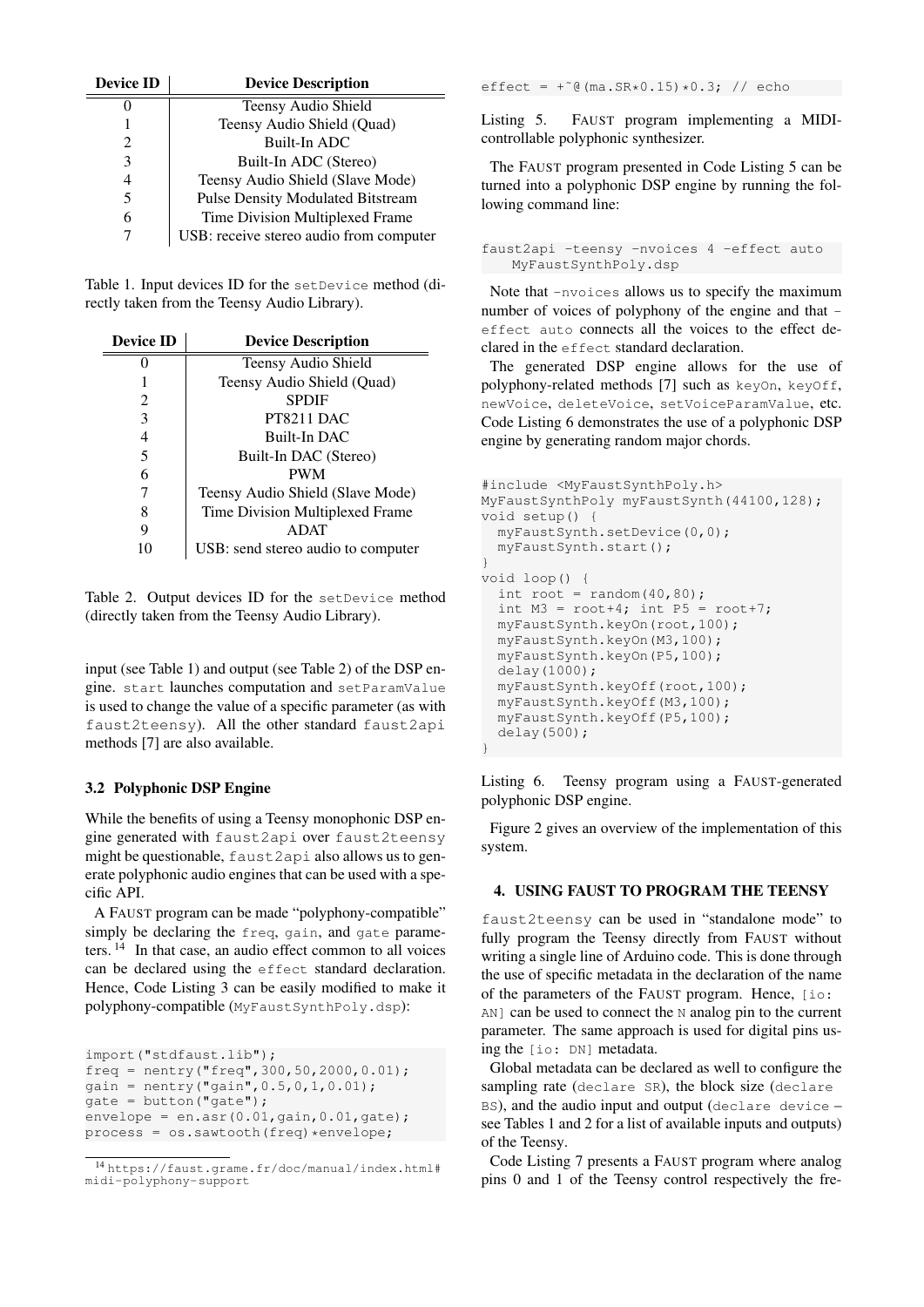quency and the gain of a sawtooth oscillator and digital pin 0 the fact that it's on or off.

```
declare SR "44100";
declare BS "128";
declare device "{0,0}";
import("stdfaust.lib");
f = nentry ("f[io: A0]",
 300,50,2000,0.01) : si.smoo;
q = nentry ("q[io: A1]",
  0.5,0,1,0.01) : si.smoo;
t = nentry ("t[io: D0]",
  0,0,1,1) : si.smoo;
process = os.sawtooth(f)*g*t;
```
Listing 7. Standalone FAUST Teensy program.

Note that the range of analog pins on the Teensy is automatically mapped to that of the corresponding FAUST parameter. Hence, in the case of the f parameter in Code Listing [7,](#page-4-0) if the Teensy uses 10 bits integers to store the values of the samples acquired by analog pin 0, 0 will correspond to a value of  $f$  of 50 and 1023 to a value of  $f$  of 2000. The same is true for digital pins.

faust2teensy can be used in standalone mode simply by running the following command in the terminal:

faust2teensy MyFaustSynth.dsp

In that case, faust2teensy will automatically call the Teensy bootloader to upload the generated firmware, so the Arduino IDE doesn't have to be used at all! Note that the -vb option can be added to verbose the output of the compilation process.

#### 5. EVALUATION

The tools presented in §[2-](#page-1-5)[4](#page-3-0) have been evaluated through the simple FAUST program presented in Code Listing [8](#page-4-1) which implements a sawtooth oscillator from scratch.

```
import("stdfaust.lib");
freq = hslider("freq",400,50,2000,0.01);
frac(n) = n -floor(n);
sawtooth(f) = +(f/ma.SR)^{r}frac : *(2)-1;
process = sawtooth(freq) \leq: \frac{1}{\sqrt{2}}
```
Listing 8. Standalone FAUST Teensy program.

This algorithm was chosen for its simplicity (only three additions/subtractions and one multiplication). The corresponding C++ code generated by the FAUST compiler was used with faust2api in polyphonic mode (see §[3.2\)](#page-3-6) to measure the number of cycles per seconds on the Teensy under various conditions. This code was re-written "by hand" to use fixed points instead of floating points without changing the algorithm (the FAUST compiler can only generate floating point DSP code).

Tests were carried out on a Teensy 3.2 (MK20DX256VLH7 Cortex-M4 72MHz) and a Teensy 3.6 (MK66FX1M0VMD18 Cortex-M4F 180MHz). Since 3.6 has an FPU, floating point instructions were forced by using the following options during compilation:  $-mfloat$ -abi=hard -mfpu=fpv4-sp-d16 (selects a hardware floating-point unit conforming to the single precision variant of the FPv4 architecture) when testing DSP code using floating points. Since 3.2 doesn't have an FPU, no specific C++ compilation options for floating points were selected (emulated floating points).

The results of our tests are presented in Table [3.](#page-5-7) All tests were carried out at a sampling rate of 44.1KHz. We chose 128 samples as our maximum test block size since using higher block sizes doesn't seem to impact computation. 8 samples is the smallest block size that we were able to use on the Teensy. "MaxPoly" corresponds to the maximum number of voices of polyphony based on Code Listing [8](#page-4-1) that we were able to run.

As expected, the Teensy 3.6 outperforms the 3.2 for all tests. While there's only a gain factor of ∼2.2 between these two devices when using fixed point arithmetic, the 3.6 was 15 times more powerful in average than the 3.2 when using floating points. Hence, 63 parallel versions of the algorithm presented in Code Listing [8](#page-4-1) (which corresponds to a total of 64 multiplications and 251 additions/ subtractions per sample) could be ran in parallel and added on the 3.6 while the 3.2 only allowed to play 4 voices. Another interesting element to note is that the impact of block size on computation is rather small. Hence, a block size of 8 samples is only 1.2 times more expensive in average than a block size of 128 samples (or greater) in most cases.

These performances could potentially be improved by using CMSIS-DSP instructions,  $15$  but since all the optimized math function of this library are vector-based, they're only useful for very specific kinds of algorithms. For instance, they would not help make the program presented in Code Listing [8](#page-4-1) more officient because of its internal feedback.

More complex algorithms such as the FAUST version of Zita-Verb (stereo feedback delay network) [\[8\]](#page-6-0) were also ran successfully on the Teensy 3.6.

Finally, audio "round-trip" (analog to digital and then back to analog) latency measurements were carried out (also using a sampling rate of 44.1KHz). When using a block size of 128 samples, a latency of 10.5ms was measured. When using a block size of 8 samples, a latency of 1.2ms was measured!

## 6. FUTURE DIRECTIONS

The current set of metadata available to produce standalone Teensy programs with FAUST (see §[4\)](#page-3-0) is somewhat limited and could be easily extended. For example, it is currently not possible to map sensors using i2s (Integrated Inter-IC Sound Bus) to the parameters of a FAUST program, etc. We plan to expand the scope of these metadata in the future to allow users to program the Teensy in FAUST without making compromises.

Microcontrollers and CPUs for embedded systems now offer enough processing power to implement complex realtime audio signal processing algorithms, but little work has

<span id="page-4-2"></span><sup>15</sup> <http://www.keil.com/pack/doc/CMSIS/DSP/html>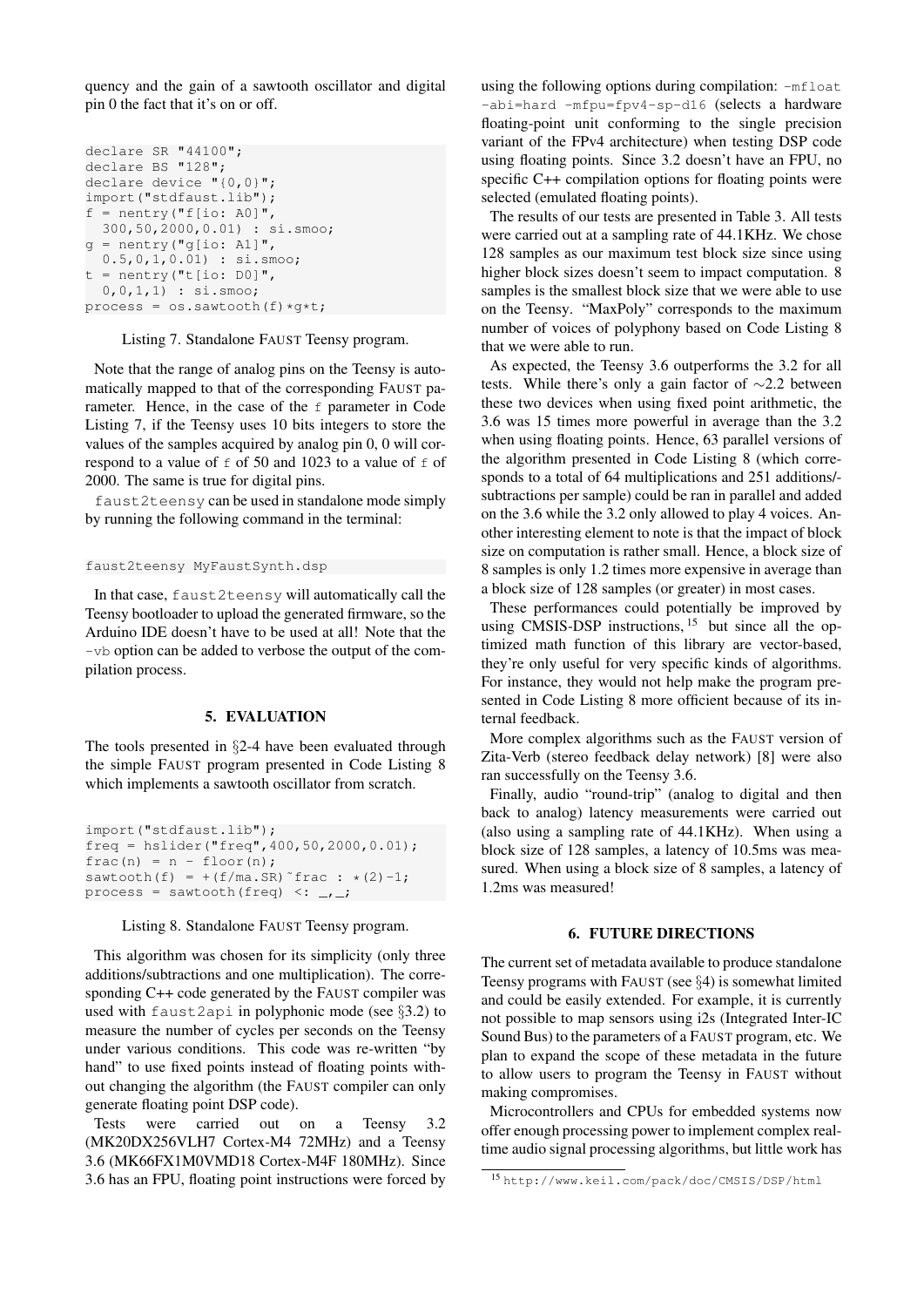|                 | <b>Block Size</b> | Teensy 3.2                                  | Teensy 3.6              |
|-----------------|-------------------|---------------------------------------------|-------------------------|
| int16           | 128               | $\sim$ 2,004,700 c/s                        | $\sim$ 4,801,450 c/s    |
| MaxPoly int16   | 128               | $34 \left( \sim 32,150 \text{ c/s} \right)$ | 75 ( $\sim$ 31,350 c/s) |
| int32           | 128               | $\sim$ 1,113,700 c/s                        | $\sim$ 2,402,900 c/s    |
| MaxPoly int32   | 128               | $20 \left( \sim 23,950 \text{ c/s} \right)$ | 33 ( $\sim$ 55,550 c/s) |
| float.32        | 128               | $\sim$ 222,650 c/s                          | $\sim$ 3,512,600 c/s    |
| MaxPoly float32 | 128               | $4 \left( \sim 25,700 \text{ c/s} \right)$  | 63 ( $\sim$ 31,350 c/s) |
| int16           | 8                 | $\sim$ 1,774,000 c/s                        | $\sim$ 4,271,300 c/s    |
| MaxPoly int16   | 8                 | $30 \left( \sim 49,050 \text{ c/s} \right)$ | 67 ( $\sim$ 59,950 c/s) |
| int.32          | 8                 | $\sim$ 986,100 c/s                          | $\sim$ 2,122,400 c/s    |
| MaxPoly int32   | 8                 | $17 \left( \sim 43,200 \text{ c/s} \right)$ | 30 ( $\sim$ 28,300 c/s) |
| float.32        | 8                 | $\sim$ 196,000 c/s                          | $\sim$ 3,109,050 c/s    |
| MaxPoly float32 | 8                 | $3 \left( \sim 70,150 \text{ c/s} \right)$  | 60 ( $\sim$ 27,900 c/s) |

<span id="page-5-7"></span>Table 3. Number of cycles per second and maximum number of voices of polyphony for different data types, block sizes and Teensy boards based on the FAUST program presented in Code Listing [8.](#page-4-1)

been done towards bare-metal implementations on more advanced platforms. Indeed, while we don't think there's more work to be done on the Teensy side, we'd like to implement a series of tools similar to the ones presented in this paper targeting the Raspberry Pi (RPI). [16](#page-5-8) The RPI  $3$  A+ $17$  only costs 25USD and is based on a Broadcom BCM2837B0 Cortex-A53 with 4 1.4GHz cores and 512MB of RAM. Beside the fact it offers much more processing power than the Teensy, the Cortex-A53 microarchitecture provides support for Neon,  $^{18}$  $^{18}$  $^{18}$  which should allow further optimizations for floating points operations.

While the PI is not a microcontroller like the Teensy and therefore doesn't have any analog inputs for sensors, etc. it can be easily upgraded with an Analog to Digital Converter (ADC) such as an MCP3008 [19](#page-5-11) which costs less than 4USD. Similarly, the built-in audio codec of the PI is notorious to be low quality. The Fe-Pi Audio Z  $V2^{20}$  $V2^{20}$  $V2^{20}$  is a sister board for the PI using the same SGTL5000 Audio Codec as the Teensy Audio Shield, and its cost is inferior to 12 USD. Hence, the total cost of this set-up is similar to the one of a Teensy 3.6 upgraded with an Audio Shield (∼45USD) but provides much more processing power for potential bare-metal implementations.

#### 7. CONCLUSIONS

Programming the Teensy for custom real-time audio signal processing applications is out of reach to most people in the DIY community. The tools presented in this paper provide a comprehensive way to carry out this type of task at a higher level using the FAUST programming language. Programmers benefit from hundreds of existing DSP functions as well as complex functionalities such as handling polyphony.

More generally, thanks to its high processing power (at least considering that it's a microcontroller) and its FPU, the Teensy 3.6, when combined with its audio shield provides a cheap platform (>50USD) for low-latency realtime audio signal processing involving external sensors control. The lack of operating system allows for the use of low block sizes (eight samples) at a minimal computational cost, and for an extremely fast boot time (less than one second).

#### 8. REFERENCES

- <span id="page-5-0"></span>[1] S. Jordà, "Digital lutherie crafting musical computers for new musics' performance and improvisation," Ph.D. dissertation, Universitat Pompeu Fabra, Spain, 2005.
- <span id="page-5-1"></span>[2] E. Berdahl and W. Ju, "Satellite ccrma: A musical interaction and sound synthesis platform," in *Proceedings of the New Interfaces for Musical Expression (NIME'11)*, Oslo, Norway, June 2011.
- <span id="page-5-2"></span>[3] A. McPherson, "Bela: An embedded platform for lowlatency feedback control of sound," *The Journal of the Acoustical Society of America*, vol. 141, no. 5, pp. 3618–3618, 2017.
- <span id="page-5-3"></span>[4] E. Motuk, R. Woods, S. Bilbao, and J. McAllister, "Design methodology for real-time fpga-based sound synthesis," *IEEE Transactions on signal processing*, vol. 55, no. 12, pp. 5833–5845, 2007.
- <span id="page-5-4"></span>[5] F. Pfeifle and R. Bader, "Real-time finite-difference method physical modeling of musical instruments using field-programmable gate array hardware," *Journal of the Audio Engineering Society*, vol. 63, no. 12, pp. 1001–1016, 2016.
- <span id="page-5-5"></span>[6] Y. Orlarey, S. Letz, and D. Fober, *New Computational Paradigms for Computer Music*. Paris, France: Delatour, 2009, ch. "Faust: an Efficient Functional Approach to DSP Programming".
- <span id="page-5-6"></span>[7] R. Michon, J. Smith, C. Chafe, S. Letz, and Y. Orlarey, "faust2api: a comprehensive api generator for android

<span id="page-5-9"></span><span id="page-5-8"></span><sup>16</sup> <https://www.raspberrypi.org/>

<sup>17</sup> [https://www.raspberrypi.org/products/](https://www.raspberrypi.org/products/raspberry-pi-3-model-a-plus/) [raspberry-pi-3-model-a-plus/](https://www.raspberrypi.org/products/raspberry-pi-3-model-a-plus/)

<span id="page-5-10"></span><sup>18</sup> <https://developer.arm.com/technologies/neon> <sup>19</sup> 8-Channel 10-Bit ADC with SPI interface.

<span id="page-5-12"></span><span id="page-5-11"></span><sup>20</sup> <https://fe-pi.com/products/fe-pi-audio-z-v2>